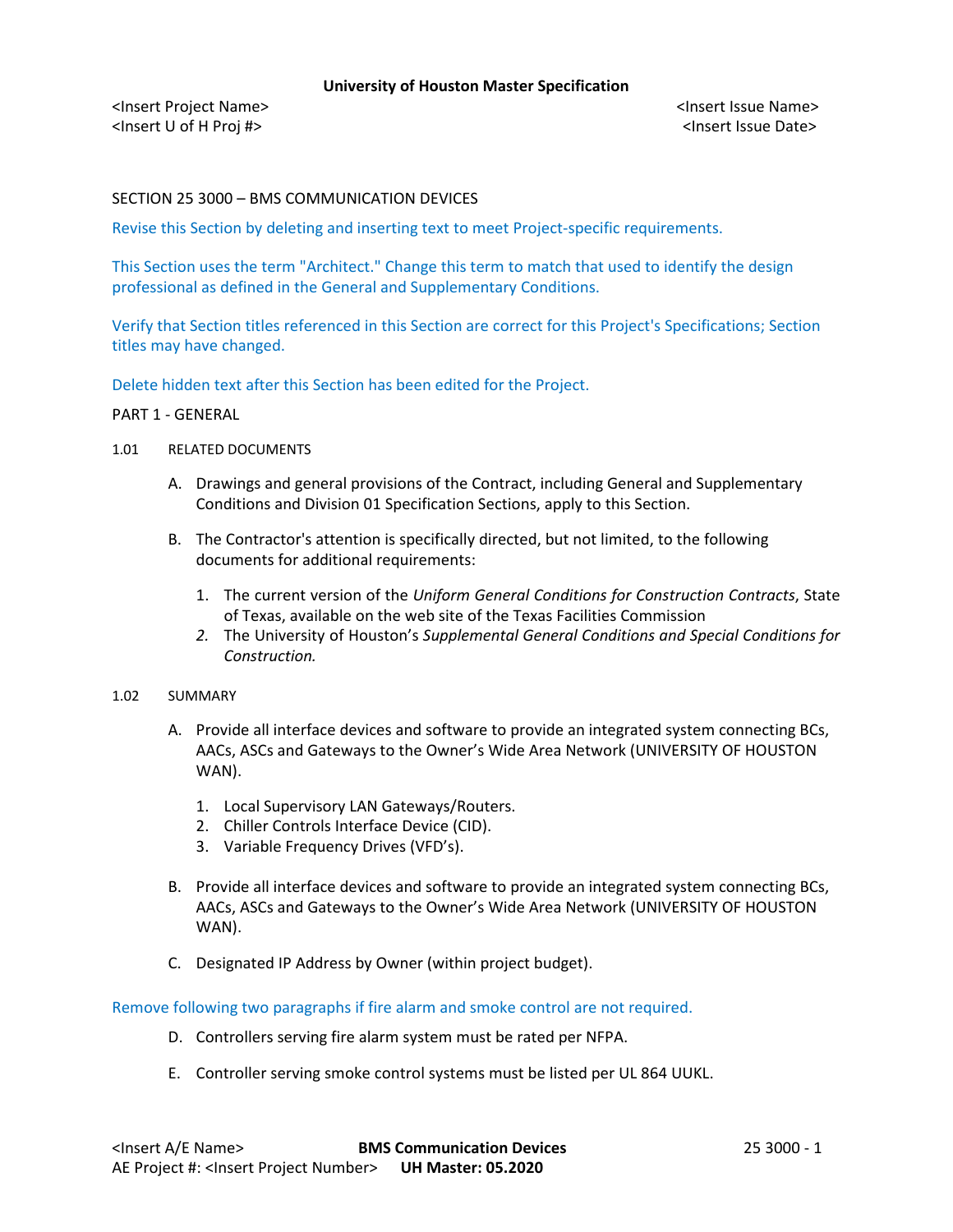<Insert Project Name> <Insert Issue Name> <Insert U of H Proj #> <Insert Issue Date>

# 1.03 REFERENCE STANDARDS

- A. The latest published edition of a reference shall be applicable to this Project unless identified by a specific edition date.
- B. All reference amendments adopted prior to the effective date of this Contract shall be applicable to this Project.
- C. All materials, installation and workmanship shall comply with the applicable requirements and standards addressed within all references.

#### PART 2 - PRODUCTS

### 2.01 GENERAL

- D. All materials shall meet or exceed all applicable referenced standards, federal, state and local requirements, and conform to codes and ordinances of authorities having jurisdiction.
- 2.02 LOCAL SUPERVISORY LAN GATEWAYS/ROUTERS
	- E. The Supervisory Gateway shall be a microprocessor-based communications device that acts as a gateway/router between the Supervisory LAN CSSs or OWS and the Primary LAN.
	- F. The Gateway shall perform information translation between the Primary LAN and the Local Supervisory LAN, which is 100 Mbps Ethernet TCP/IP and shall use BACnet over IP.
	- G. The gateway shall contain its own microprocessor, RAM, battery, real-time clock, communication ports, and power supply as specified for a BC in Section 25 1400 "BMS Field Panels." Each gateway/router shall be mounted in a lockable enclosure unless it is a PC that also serves as an OWS.
	- H. The gateway/router shall allow centralized overall system supervision, operator interface, management report generation, alarm annunciation, acquisition of trend data, and communication with control units. It shall allow system operators to perform the following functions from the CSS, OWSs, and POTs:
		- 1. Configure systems.
		- 2. Monitor and supervise control of all points.
		- 3. Change control setpoints.
		- 4. Override input values.
		- 5. Override output values.
		- 6. Enter programmed start/stop time schedules.
		- 7. View and acknowledge alarms and messages.
		- 8. Receive, store and display trend logs and management reports.
		- 9. Upload/Download programs, databases, etc. as specified.
	- I. Upon loss of power to the Gateway, the battery shall provide for minimum 50 hour backup of all programs and data in RAM.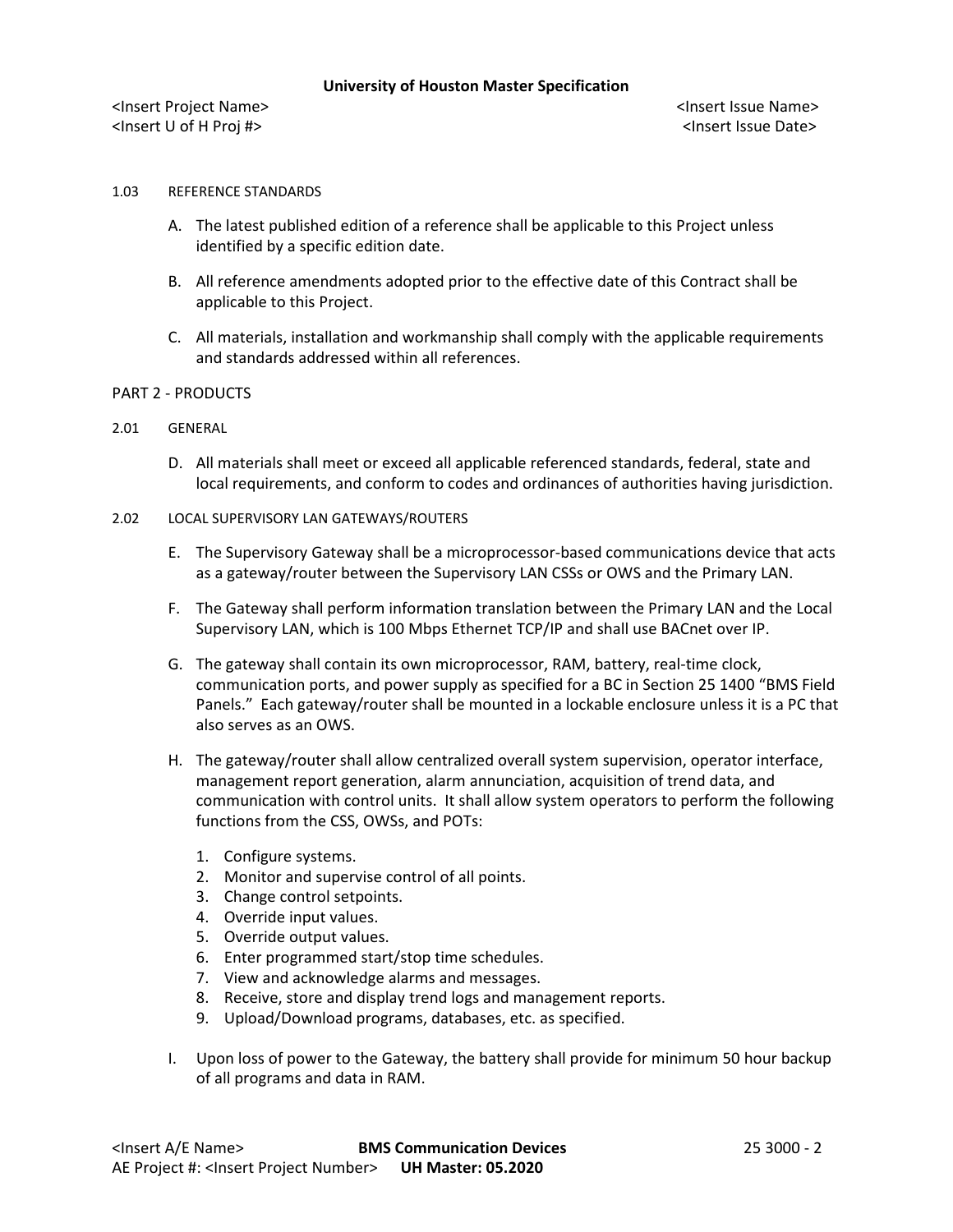#### **University of Houston Master Specification**

<Insert Project Name> <Insert Issue Name> <Insert U of H Proj #> <Insert Issue Date>

- J. The Gateway shall be transparent to control functions and shall not be required to control information routing on the Primary LAN.
- 2.03 Chiller Controls Interface Device (CID)
	- K. The CID shall be a microprocessor-based communications device that acts as a gateway between the control protocol and the applicable chiller controller.
	- L. The CID shall contain its own microprocessor, RAM, battery, communication ports and, power supply.
	- M. Each CID shall support full bi-directional communications translation as more fully specified in Section 25 1500 "BMS Software and Programming".
	- N. The following points shall be mapped as a minimum:
		- 1. CHW Supply and Return Temperatures.
		- 2. CW Supply and Return Temperatures.
		- 3. Power Consumption (kW).
		- 4. Percent of Power Consumption (compared to maximum).
		- 5. Bearing Temperature.
		- 6. Suction and Head Pressures.
		- 7. Suction and Head Temperatures.
		- 8. All available alarms; common alarm as minimum.
		- 9. Chiller Status.
		- 10. Enable/Disable.
		- 11. Current Limit Percent.
		- 12. CHW Setpoint and Setpoint Reset.
- PART 3 EXECUTION
- 3.01 PREPARATION
	- A. Examine areas and conditions under which control systems are to be installed. Do not proceed with Work until unsatisfactory conditions have been corrected in manner acceptable to Installer.
- 3.02 INSTALLATION
	- A. Installation shall meet or exceed all applicable federal, state and local requirements, referenced standards and conform to codes and ordinances of authorities having jurisdiction.
	- B. All installation shall be in accordance with manufacturer's published recommendations.
	- C. Provide all interface devices and software to provide an integrated system.